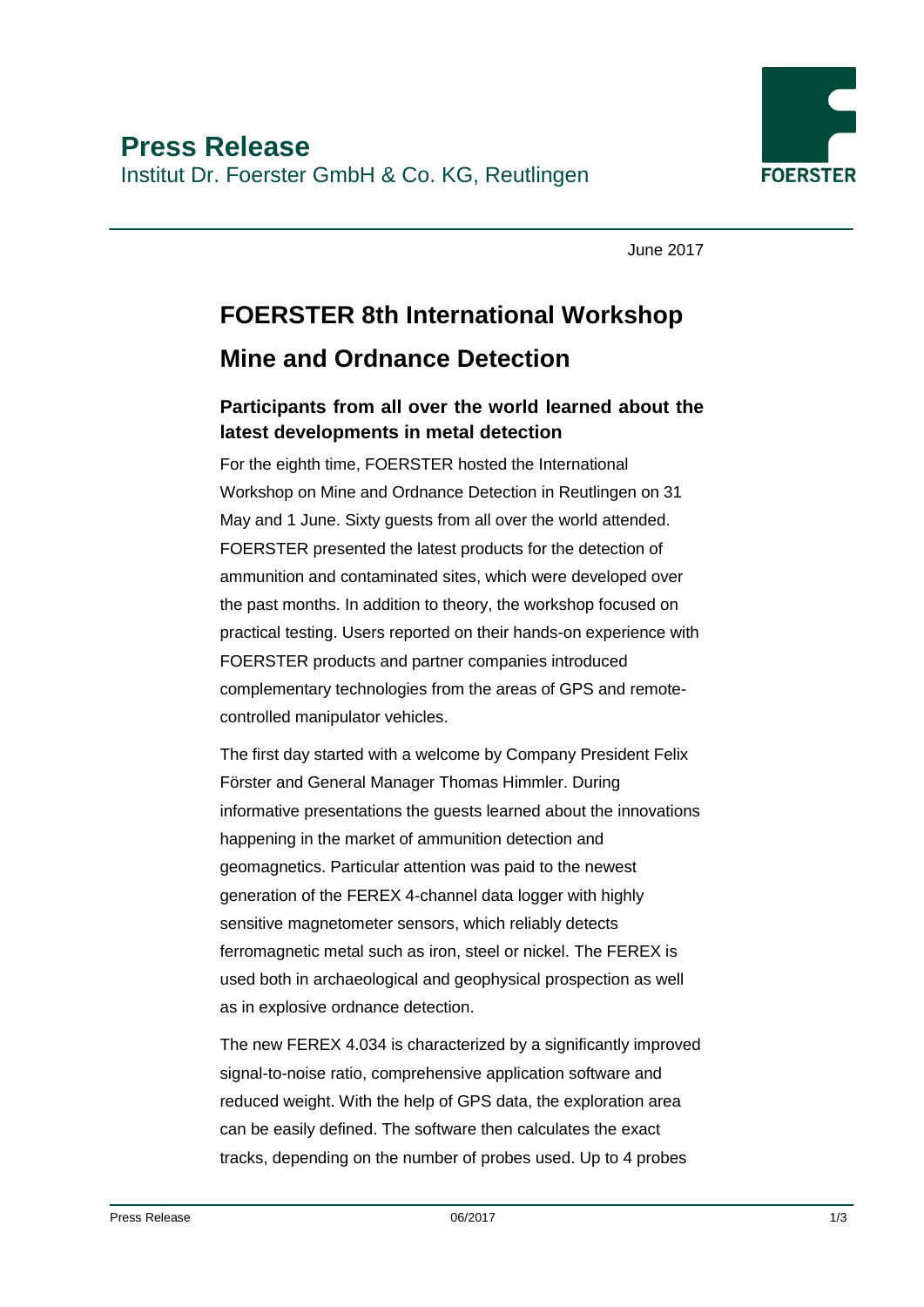

can be used on a probe holder. The included navigation system guides the operator precisely to the starting point and provides valuable information during data acquisition. These include information on the current position, deviation from the ideal track, GPS connection status as well as the data quality. After completion of the data acquisition, the results are displayed directly on the color screen, providing an initial analysis.

The guests, coming from as far away as the USA, Angola and Thailand, were impressed by the further development of the FEREX: "We received very positive first feedback from our customers," said General Manager Thomas Himmler. To ensure that participants gained hands-on knowlege, the second day was held on the FOERSTER geophysical test field in Reutlingen. Here, detection objects can be placed in an underground tube system in order to locate them with the corresponding detector. There participants were able to experience the new functions of the FEREX 4.034 themselves, as well as of the other detectors.

At the end of the two days both participants and employees of FOERSTER were highly satisfied with the workshop. Participants were able to exchange knowledge and ideas and they went home with new inspiration. In addition, first projects were launched during the workshop.